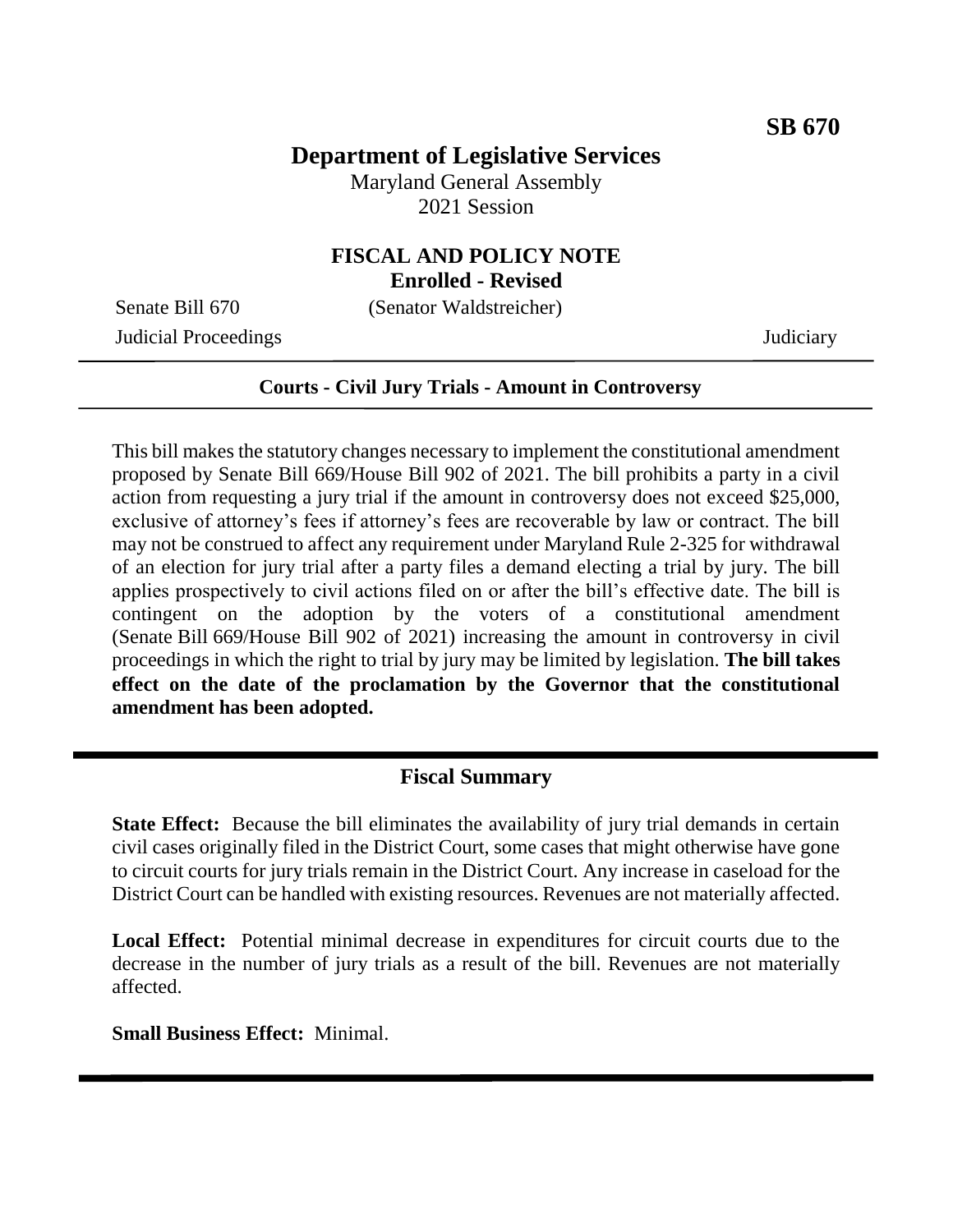#### **Analysis**

**Current Law:** The right to a jury trial in Maryland is established in Articles 5 and 23 of the Maryland Declaration of Rights. Article 5 preserves the right of the inhabitants of Maryland to a jury trial as it existed in the English Common Law on July 4, 1776. Article 23 inviolably preserves the right to a jury trial in civil proceedings where the amount in controversy exceeds \$15,000. A party may not demand a jury trial if the amount in controversy does not exceed \$15,000, exclusive of any attorney's fees if attorney's fees are recoverable by law or contract.

The District Court of Maryland has exclusive original jurisdiction for a civil case in which the amount in controversy does not exceed \$5,000, exclusive of prejudgment or postjudgment interest, costs, and attorney's fees if attorney's fees are recoverable by law or contract.

The District Court has concurrent jurisdiction with the circuit courts in a civil case in which the amount in controversy exceeds \$5,000, but does not exceed \$30,000, exclusive of prejudgment or postjudgment interest, costs, and attorney's fees if attorney's fees are recoverable by law or contract. The plaintiff may elect to file such a case in the District Court or a circuit court. However, if the plaintiff files the case in the District Court and the amount in controversy exceeds \$15,000, any party to the case may demand a jury trial and the case must be transferred to the circuit court.

The circuit courts have exclusive jurisdiction in civil cases in which the amount in controversy exceeds \$30,000, exclusive of prejudgment or postjudgment interest, costs, and attorney's fees if attorney's fees are recoverable by law or contract.

### **Additional Information**

**Prior Introductions:** Similar legislation has been considered during previous legislative sessions. HB 727 of 2020 received a hearing in the House Judiciary Committee, but no further action was taken. Its cross file, SB 551, received a hearing in the Senate Judicial Proceedings Committee, but no further action was taken. SB 775 of 2019 received a hearing in the Senate Judicial Proceedings Committee, but no further action was taken. SB 475 of 2015 received a hearing in the Senate Judicial Proceedings Committee, but no further action was taken.

**Designated Cross File:** HB 899 (Delegate Bartlett) - Judiciary.

**Information Source(s):** Judiciary (Administrative Office of the Courts); Department of Legislative Services

SB 670/ Page 2